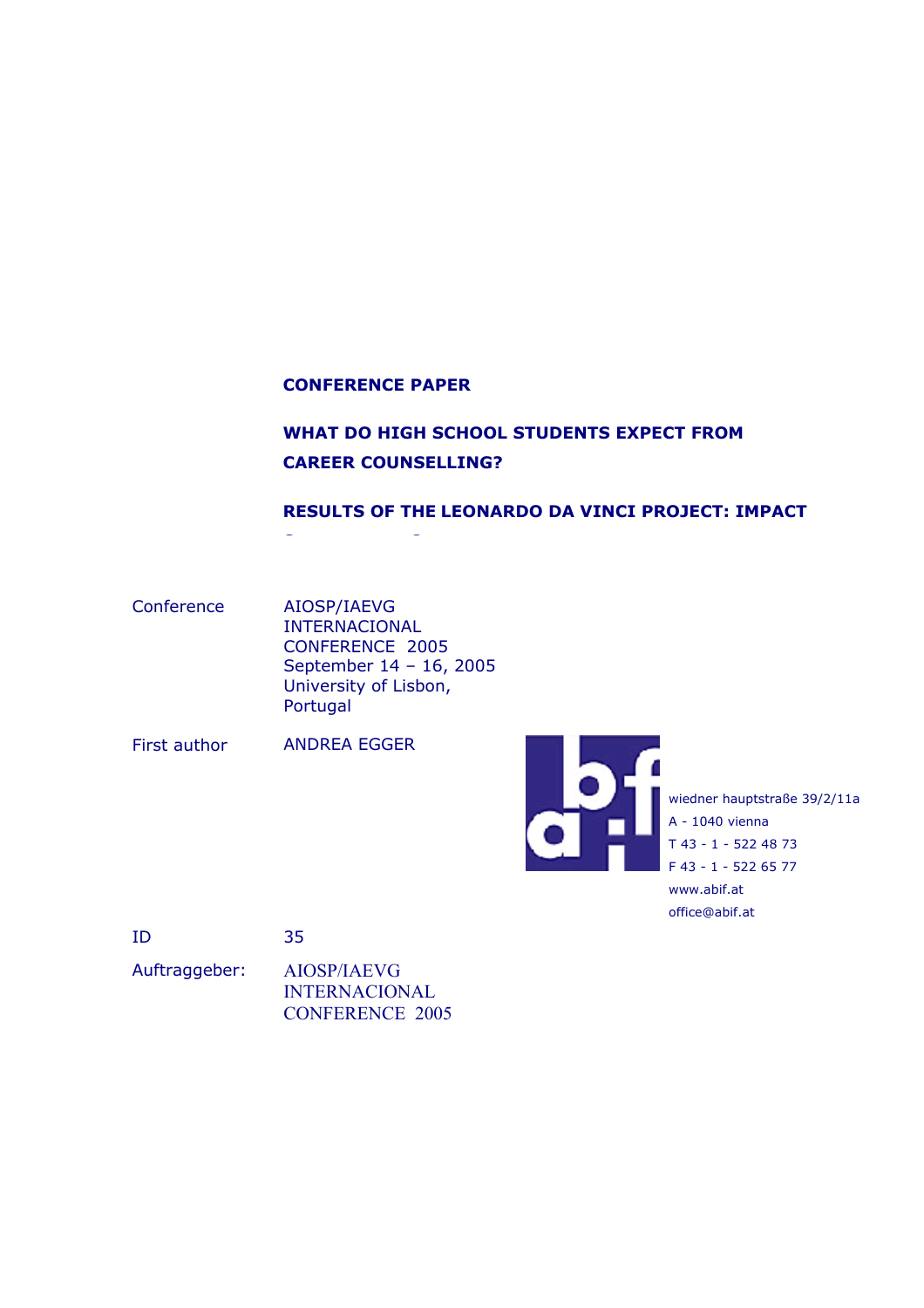### **1 The aim of research**

Expectations about counselling have an impact on the process and on the outcome of counselling in general (Tinsley et al., 1991). The present research explores the different expectancies people have about career counselling in six European countries and identifies factors that influence these expectancies. Results should help to adjust career guidance to the individual clients' requirements and to raise the efficiency of job counsellors' work by familiarizing them with clients' expectations in long term.

#### **2 Theoretical background**

The internationalization of labour markets and the growing mobility in Europe raises the questions, how career guidance can give consideration to this effect. People from different cultural backgrounds with various vocational interests could take part in career counselling processes. It is obvious, that these persons have different expectancies about career counselling, how the process evolves and what the outputs are, about the role of the counsellor and what clients can do in scope of the guidance process. As some former studies from Tinsley (1990, 1994) and others show, these expectancies are connected to the personality, to the age and the gender of persons (Paszkowa-Rogacz, 2003).

This research-project is partly a repetition of earlier studies in a larger sample with some changes within the instrument. Furthermore it tests the hypotheses, that the cultural background and national differences have a significant impact on the expectancies about counselling. The theoretical model of influences is mapped in figure 1.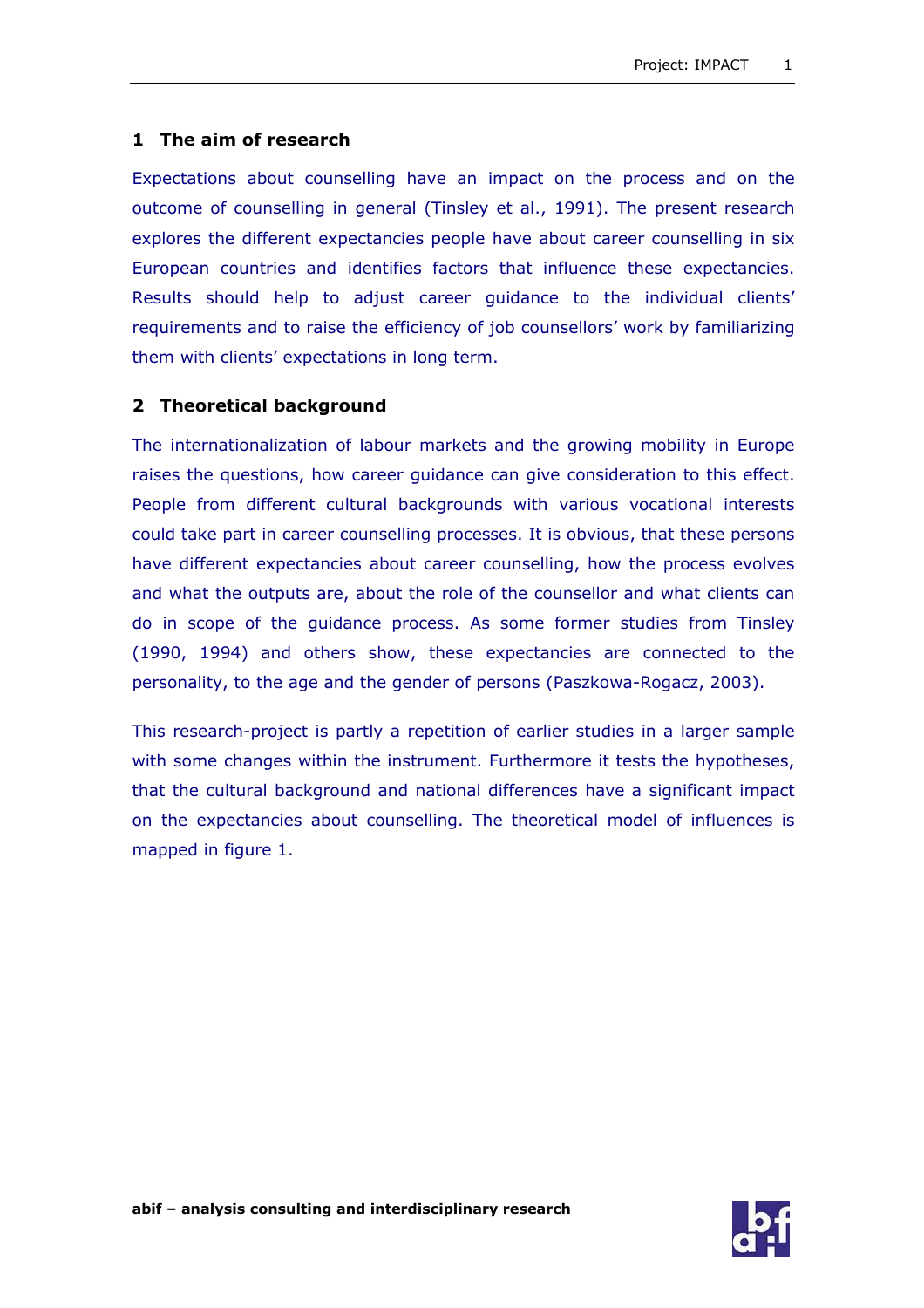

The two main hypotheses are:

- a) The culture and the nation a person belongs to, have a significant influence on the expectancies about career counselling.
- b) The personality and vocational interests have a significant impact on the expectancies about career counselling.

As known from previous studies, age and gender have an effect on expectations about the career counselling process and the preferences people have for counsellors. Therefore gender and age are defined as another independent variable in the design. Additionally the age of persons in the research sample varies only in a small range, to hold the impact of age rather small.



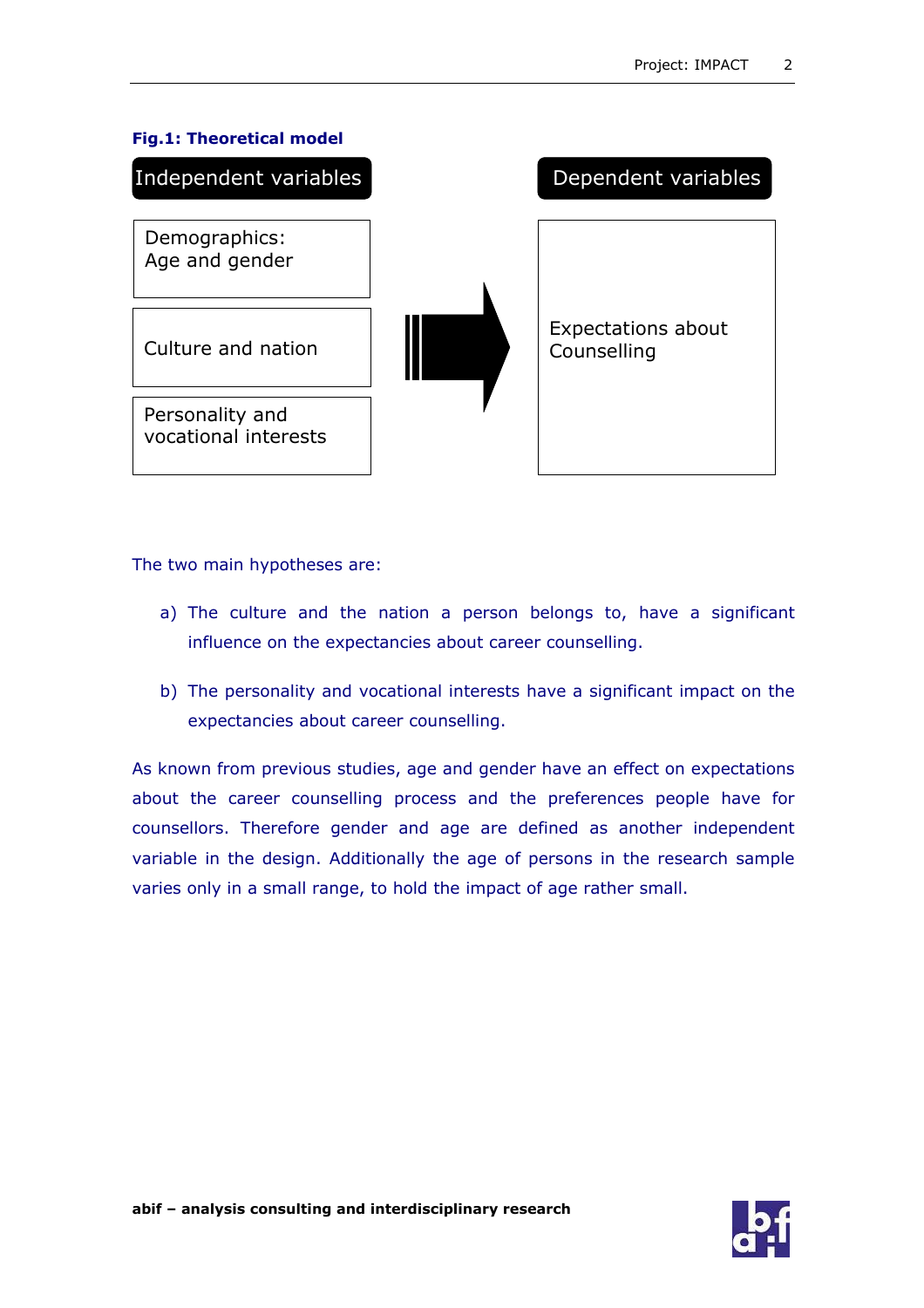## **3 Method**

## **3.1 Sample**

1283 high school students from Sweden, Poland, Lithuania, Cyprus, UK and Austria participated in the study, about 200 students from each country. The average age of the students was 18 years old at the range from 16 to 22. The variable age and gender are approximately equally distributed over countries; overall more women than men participated, 47 % male and 53 % female participants.

#### **3.2 Instruments**

To assess the cultural background and the impact of the cultural background, the Cultural Manifestation Questionnaire was developed (Paszkowska-Rogacz, 2005), building on the Cultural Dimensions by Geert Hofstede (Hofstede & Hofstede, 2004). The Cultural Manifestation Questionnaire consists of 28 questions about the culture and measure how participants perceive their surrounding culture. The three scales "Individualism", "Power-Distance Scale" and "Uncertainty-Avoidance Scale (through warm relations)" are used for this research. Also the variable "nation" is taken as another indicator of culture. The variable "nation" simply points at the country in which the participant lives.

In order to analyse the students' personality type according to vocational interests, the choice task "The Party" (Holland, 1985) was used. It is built on the assumption that most persons can be categorized to one of six types including realistic, investigative, artistic, social, enterprising or conventional. The "realistic" type, for example, is described as follows: it has athletic or mechanical ability, prefer to work with machines, tools, plants, or animals, or it prefers to be outdoors. Participants who choose to join this group of people are assumed to be "realistic" and therefore will respond proactively to directive counselling.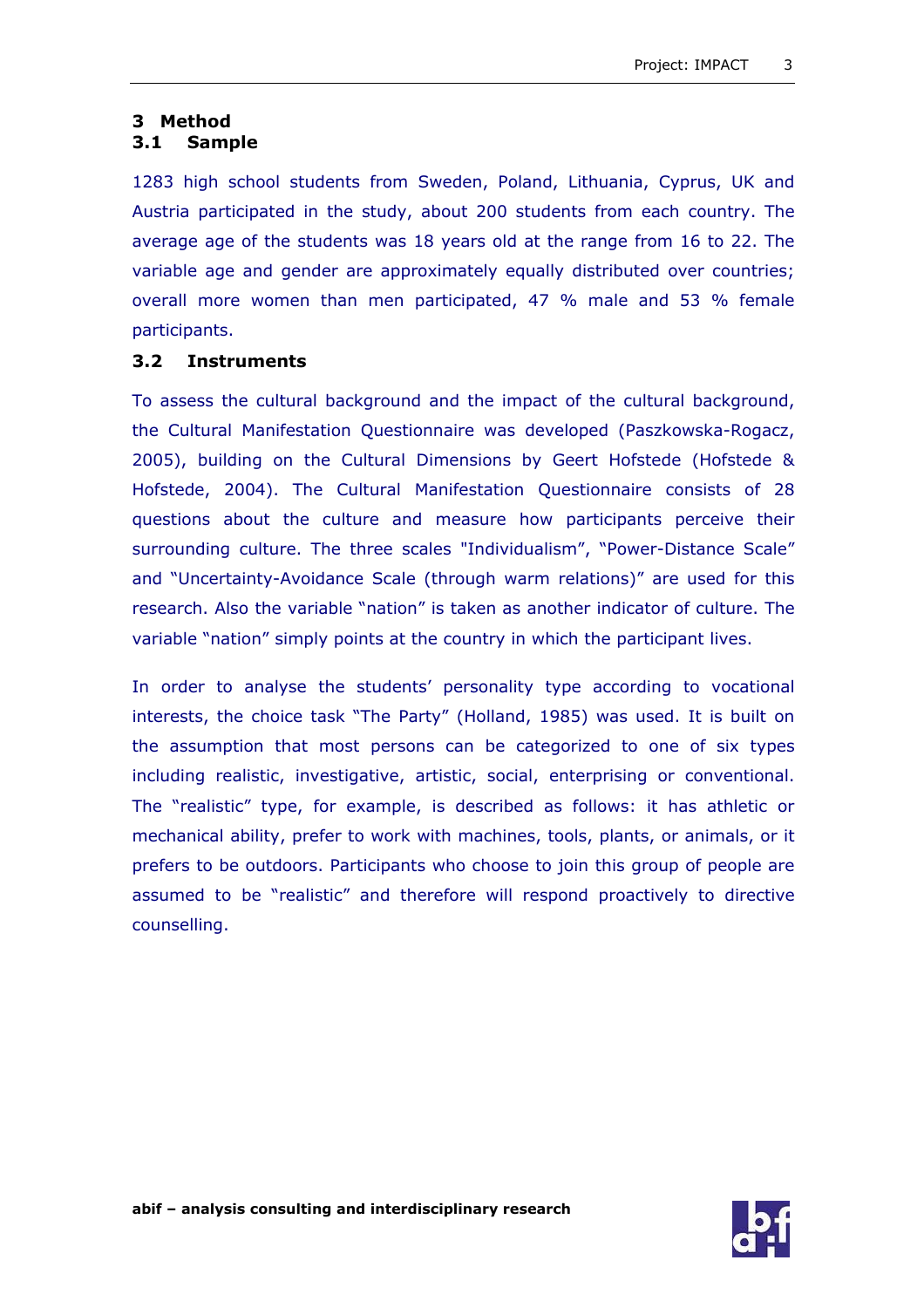In order to assess the expectations, the questionnaire "Expectations About Career Counselling" (Tinsley, 1980, 1982) was applied. The questionnaire consists of 68 statements such as "In the counselling process I expect to discuss my thoughts for my future openly", or "I expect the counsellor to tell me what to do." The  $17<sup>1</sup>$  scales of the questionnaire used for this study focus on clients' attitudes and behaviours, expectations about counsellors' attitudes and counsellors' characteristics and furthermore the scales focus on expectations about the counselling process and its outcome.

#### **3.3 Analyses**

For statistical analyses the theoretical model (see Fig. 1) is transferred to a General Linear Model, in order to analyse the data with regard to the influence of the independent variables on students' expectations about career counselling. This multivariate and multidimensional model reduces significant findings obtained by chance.

#### **4 Results**

 $\overline{a}$ 

In the General Linear Model the variables age ( $F=2.26$ ,  $df=17$ ,  $p<.01$ ), gender (F=1.71, df=17,  $p$ <.05) and nationality (7.01, df=85,  $p$ <0.01) turn out to have a significant influence on students' expectations in general.

The main hypothesis a) can be assumed only partly. A detailed analyses of data showed, that the variable "nation" has a major influence on the expectancies. The cultural dimensions measured in the "Cultural Manifestation Questionnaire" did not have an impact on the expectations per se. So to say, the main "factor" is the country a person lives in that influences the expectations of the client. Below some of the major differences in the expectancies between students of different countries are discussed. Similar results can be shown for hypotheses b). Although vocational interests have significant effects on expectancies in GLM without the variable "nation", the analyses including this variable show, that vocation interests have only almost significant impact on the expectancies about counselling (p=.59). The variable "nation" is the main explanatory factor again. Students of different countries have significant different vocational interests (assessed by "The Party"). Also a highly significant interaction



<sup>&</sup>lt;sup>1</sup> Due to the fact that "Realism" scale was not comparable between countries it was not used for analyses.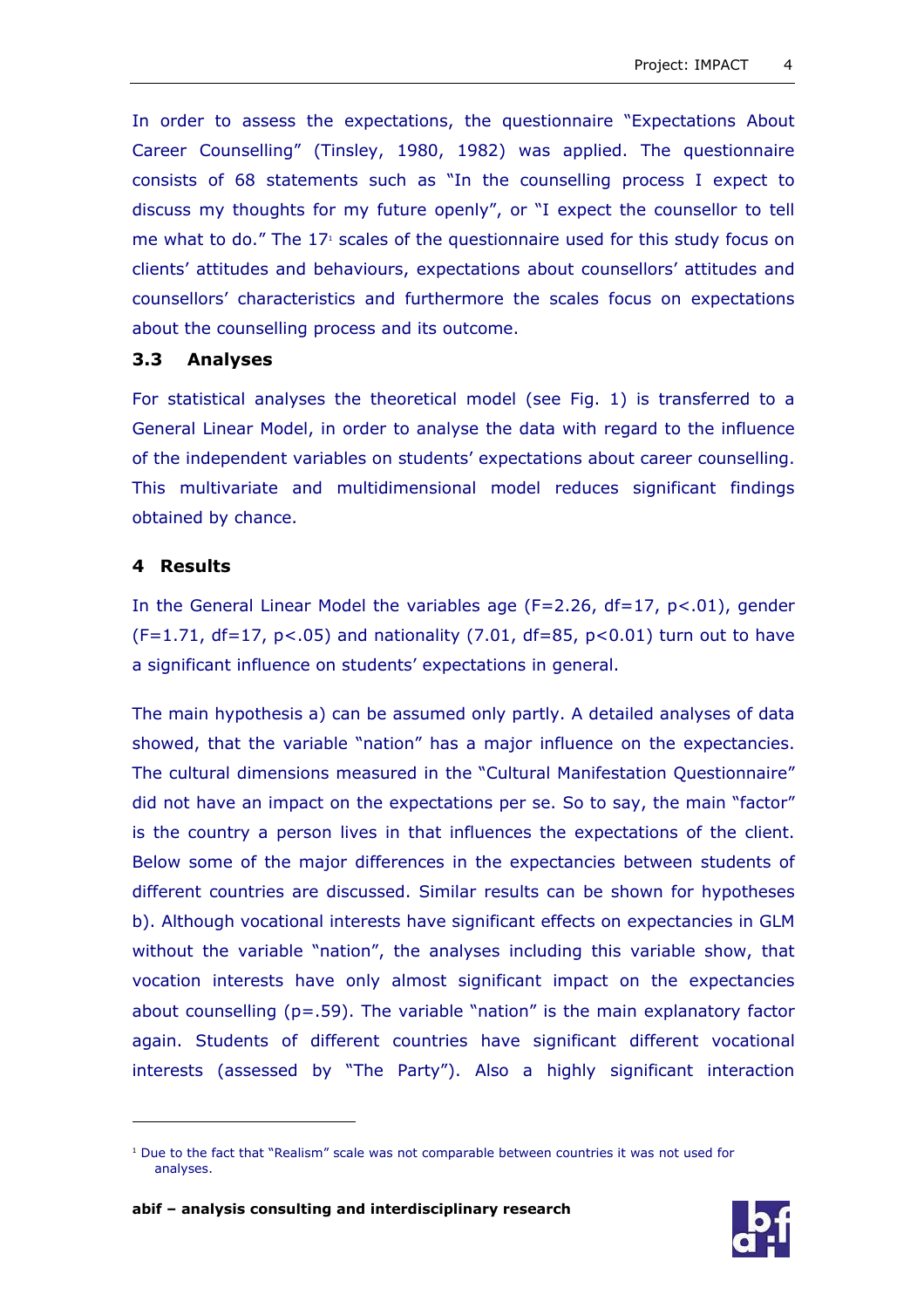between the nationality of respondents and their vocational interests concerning students' expectation scales was identified.

Nationality had a highly significant influence on all Tinsley scales apart from the scale "Motivation of Client". This means that there is no difference in the motivation of students from different countries to participate actively in the career counselling process. (Interpreting scores at item level concludes that the motivation is rather moderate in general.) In all other dimensions (scale-scores) differences between countries exist. Participants from Cyprus have high expectations about counselling, in comparison. In 11 Tinsley scales they have highest points including the following scales, that define the counsellors attitudes "Acceptance" "Confrontation", "Empathy", "Genuineness", "Nurturance", "Attractiveness", "Trustworthiness". Furthermore, participants from Cyprus expect relatively high directiveness, self-disclosure, expertise, and tolerance from the counsellor and they have high demands on the outcome of counselling just as the Lithuanian and Polish students. The results of the activities during the counselling-process are expected to happen "immediately" and the help should be "concrete" for Cypriot and Polish students. But the Cypriot students do not only expect more from the counsellor and the counselling process, they also expect more from themselves. They state to go into counselling openly and be prepared to assume responsibility for their vocational decisions and the advancement for career-counselling. Also Polish and Austrian students expect to take responsibility. One interesting detail is, that Lithuanian students seem to be less open; they expect not to talk very openly in the counselling. In general, women have slightly higher scores on this scale than men, and they expect significantly more acceptance, trustworthiness and genuineness from the counsellor. These characteristics were identified through items such as "I expect to take responsibility for making my own decisions", "I expect the counsellor to be friendly and warm towards me", or "I expect the counsellor to respect me as a person". This can be interpreted this way, that women have higher demands with regard to the professional social competencies of the counsellors, and that they are more likely to take on responsibilities for the outcome of the process than men do.

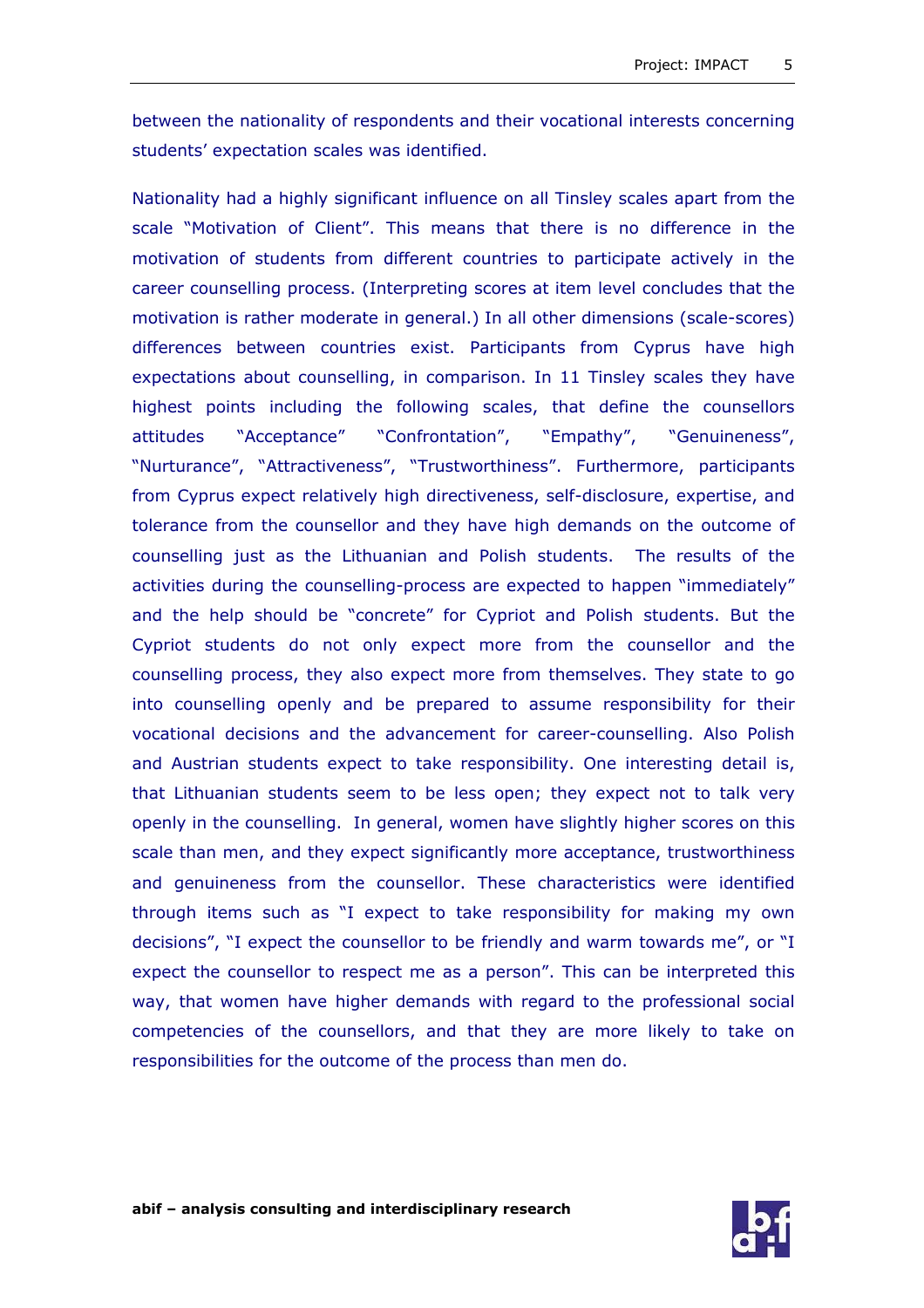

## **Fig. 2: Client characteristics by nation 2**

Means per scale calculated from the following answers: 1 – Not true, 2 - Slightly true, 3 Partly true, partly not true,  $4 -$  very true,  $5 -$  Definitely true. High scores indicate high motivation and high openness of client towards the counselling and the client takes responsibility for his career and vocational decisions.

#### **Fig. 3: Counsellor attitudes by nation**



<sup>&</sup>lt;sup>2</sup> The graphs show scales calculated with means of items for a better comparability. Post-hoc-tests and

**abif – analysis consulting and interdisciplinary research**

 $\overline{a}$ 

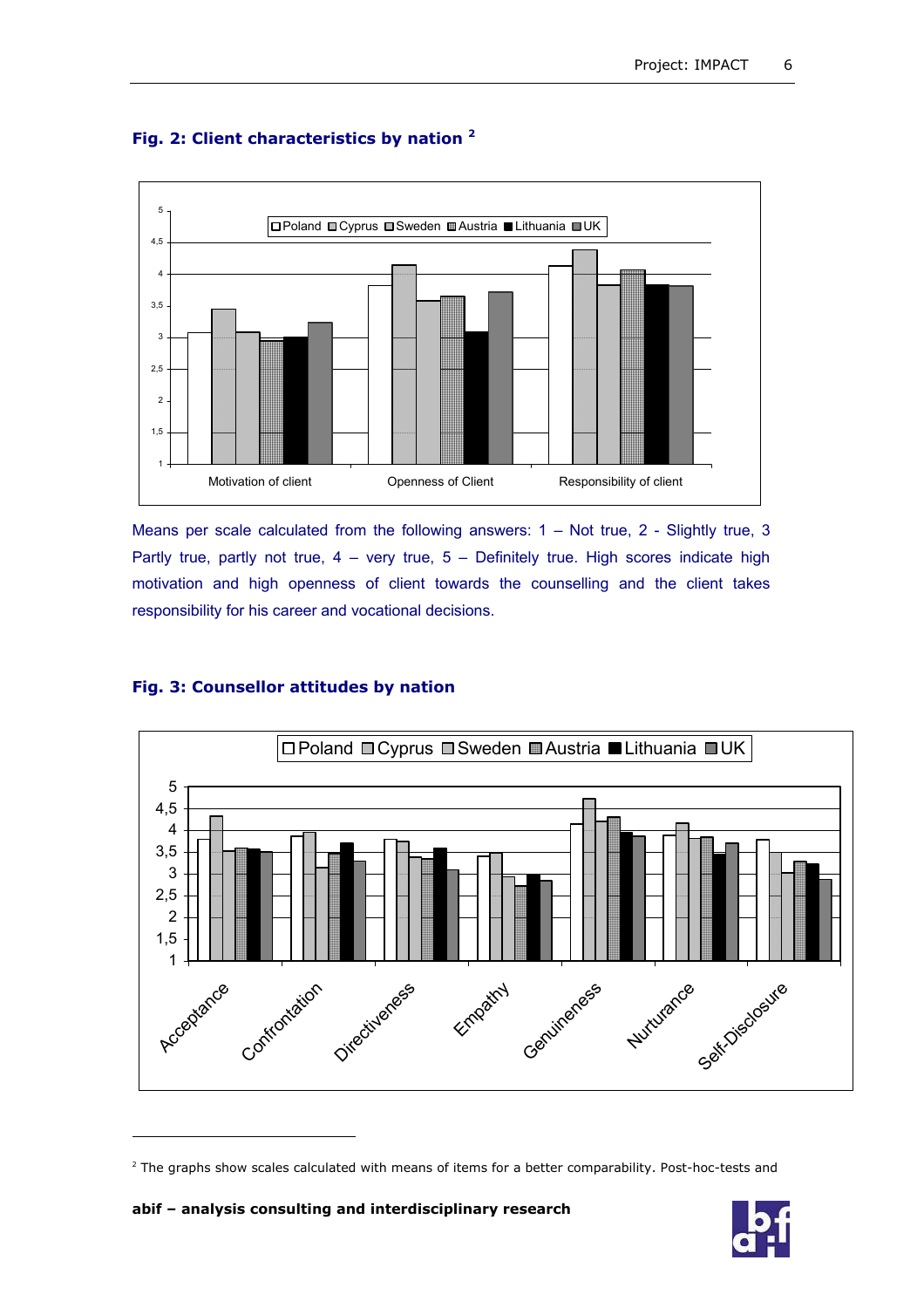

**Fig. 5:** 

**Quality of outcome by nation** 

# **Fig. 4: Characteristics of process by nation**

## **5 Discussion**

-

Women and men have different expectations about counselling. Age has also an impact. These findings go along with prior studies. Additionally it could be shown during actual research very clearly, that people from different countries anticipate counselling in different ways. The fact, that the effect of vocational personality type could not be evinced in this multivariate study design, is attributed to the strong effect of the variable "nation" and the interaction between vocational interests and "nation". Students from different countries have significant different interests. The way this and other study results of the Leonardo da Vinci project "IMPACT" can help to develop career counselling in Europe will be discussed in next future. More results and ongoing discussion can be found under www.impact-edu.org.



GLM are calculated with raw-scores of scales (sum-scores).